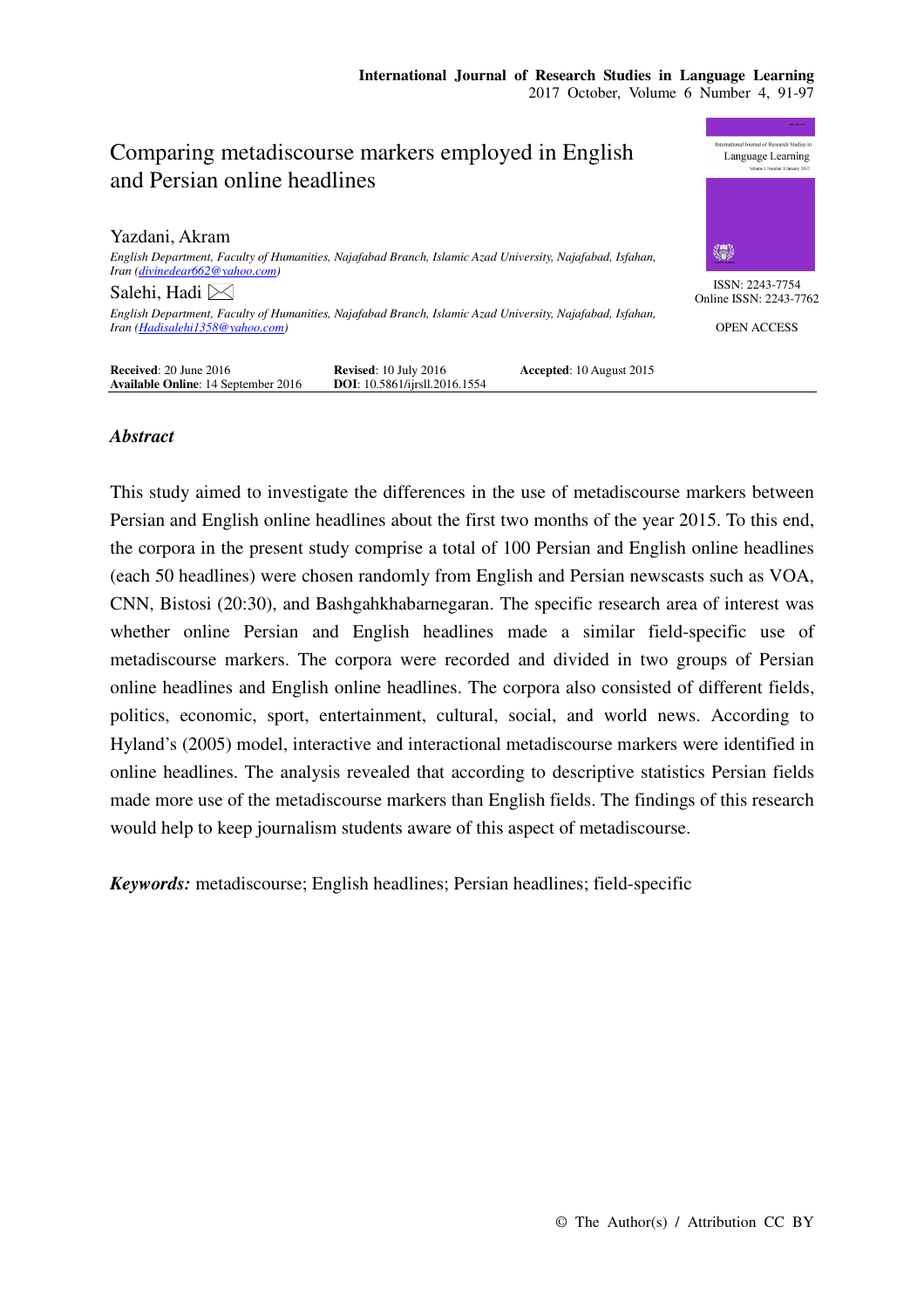# **Comparing metadiscourse markers employed in English and Persian online headlines**

### **1. Introduction**

Metadiscourse is generally used to announce what writers will do to list the parts or steps in the presentation, to express logical connection, to show the degree of writers' certainty, or to indicate their intentions. Metadiscourse, as Hyland (2000) defined, can be defined as the linguistic elements used to organize either a text toward its content or the writer's opinion towards the readers, and are characterized as a set of cohesive items which assist the reader organizes, links, and interprets the sentences in a preferred way by the writer.

Definitions of metadiscourse as a rhetorical strategy which rely on a clear-cut distinction between discourse (content) and metadiscourse (non-content) is shaky. Especially when analyzing naturally-occurring-speech, it cannot be assumed that all forms of communication about communication can be adequately separated from communication itself. Instead of defining metadiscourse as a level or plane of language, or a distinct unit separate from primary discourse, metadiscourse can be conceptualized as a rhetorical strategy used by speakers and authors to talk about their own talk (Crismore, 1989). The writers' awareness of disciplines and languages specific uses of metadiscourse elements is necessary to adopt their texts into a language and discipline's norms, values and ideologies and also to express their meanings so that they seem credible and convincing. In this process, writing is viewed as a social engagement and reveals how writers of different disciplines and languages position themselves within their discourse to signal their attitudes towards propositional contents and the audiences.

Metadiscourse can be viewed from two perspectives, textual and interpersonal. It can be limited to text organizing features (textual feature) which help readers process the text and interpret it consistently with their epistemological understanding and genre expectations. By the organizing role of metadiscourse, we assume the authors use of textual metadiscourse, in order to form a cohesive and coherent text and thus increase its readability. However, the way the writer organizes his or her text depends on the writer's estimation of how a well-organized and comprehensible text look like and is strongly influenced by the writing culture the writer belongs to (Blagojevic, 2004). The second point of view, which seems more comprehensive, adds the interactive elements or interpersonal features to help express the writers' attitudes and sureness and increase the force and persuasive texts of different discourse lends itself to the use of interpersonal metadiscourse (Williams, 1989). Those resources that:

*Allow the writer to manage the information flow to explicitly establish his or her preferred interpretations. They are concerned with ways of organizing discourse to anticipate readers' knowledge and reflect the writer's assessment of what needs to be made explicit to constrain and guide what can be recovered from the text* (Hyland, 2004).

The online newspaper which serves as an influential medium in keeping people informed about world events and, thereby, in extending their knowledge in deepening their understanding in these days' communities has not received much attention in previous studies; especially, headlines which show the most prominent and relevant information of the news discourse. "The headlines form the summary of the news story, which strategically servers as the expression of its macrostructure" (van Dijk, 1988). Since readers often read and recall only headlines, they construct not only preferred meaning of the news texts for the readers but also the most prominent ideological view of the text (van Dijk, 1988).Therefore, this study aimed to illuminate how English and Persian journalists persuade their readers in terms of using metadiscourse markers in online headlines.

This study generally aimed to scrutinize a comparative analysis of metadiscourse markers in online headlines written by English and Iranian journalists. The specific objective of this study is to scrutinize whether online English and Persian headlines make a similar field-specific use of metadiscourse elements or not. In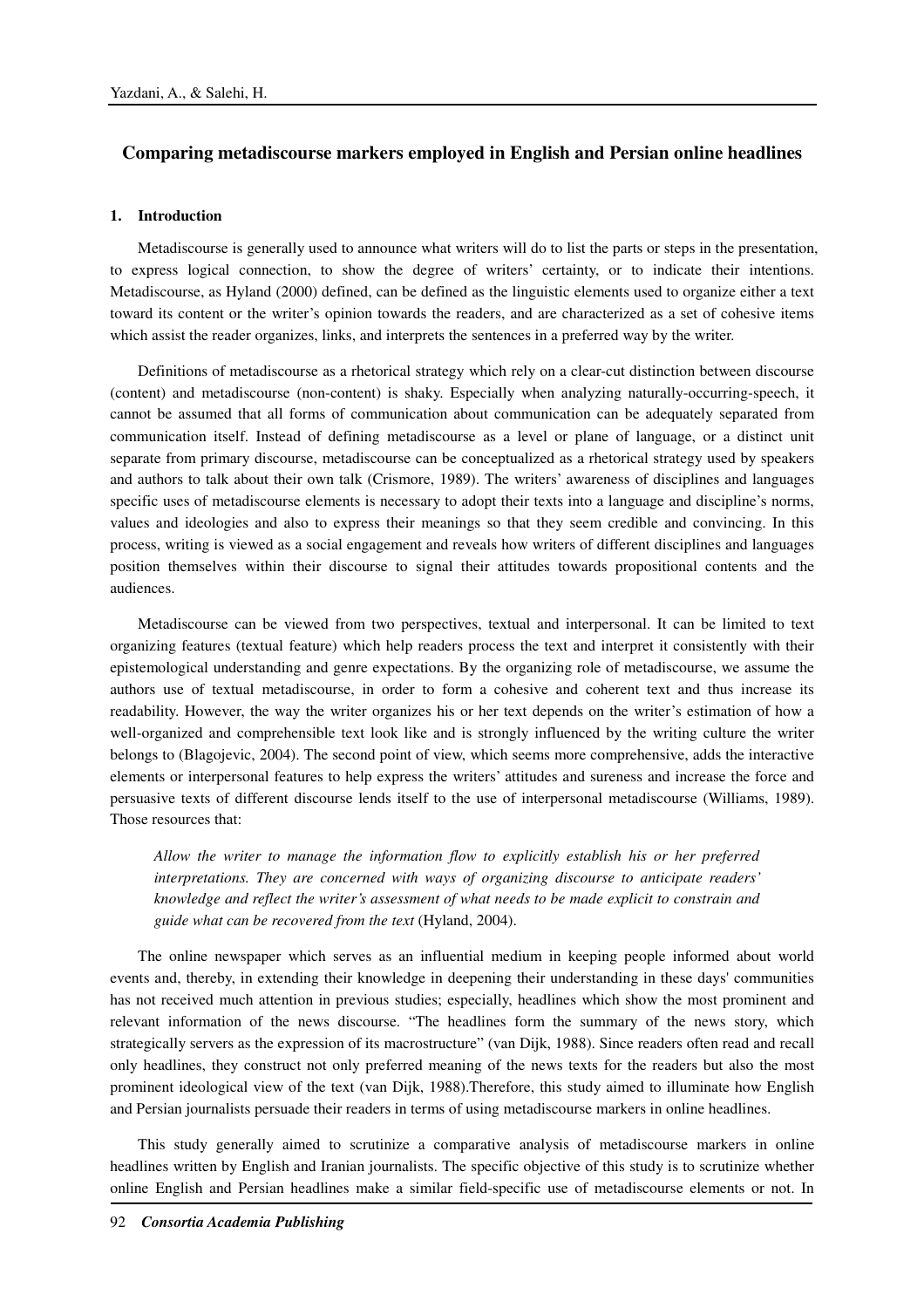addition, this study as a contrastive research took a step in the direction of analysis of metadiscourse markers in online headlines of the newspapers. It is hoped that this study gave significant insights into the teaching of English as a foreign language in general and the teaching of writing in English in particular. The study is beneficial for EFL students and their teachers in analyzing, understanding and correcting their intercultural linguistic problems in writing. The findings of the study are also beneficial for translation area (both for teachers and students in translation courses and professional translators). It is also practical to train journalism students about using metadiscourse markers appropriately in order to achieve more success in reporting the world events.

## **2. Literature Review**

There is no consensus on defining the boundaries of metadiscourse and the term persists in being fuzzy. Swales (1990) maintained that while the concept is easy to accept in principle, it is more difficult to establish its boundaries. However, generally, according to Hyland (2005, p. 18), "*rhetoricians, applied linguists and composition theorists agree on using metadiscourse in a wider sense, to refer to various linguistic tokens employed to guide or direct a reader through a text so (that) both the text and the writer's stance is understood*".

Metadiscourse is also defined as self-reflective linguistic expressions referring to the communication triangle; the evolving text (Crismore, 1989; Hyland, 2004). This definition is based on a view of writing as a social engagement and, in academic contexts, reveals the ways writers project themselves into their discourse to signal their attitudes and commitments. Another definition is given by Hyland (2005), who strongly opposed the primary/secondary distinctions made by some scholars. He maintained that metadiscourse "*is the cover term for the self-reflective expressions used to negotiate interactional meaning in a text, assisting the writer or speaker to express a viewpoint and engage with readers as members of a particular community*". Hyland and Tse (2004) suggested three criteria to identify metadiscourse:

- $\triangleright$  Metadiscourse is distinct from propositional aspects of discourse;
- $\triangleright$  the term metadiscourse refers to those aspects of the text that embody writer-reader interactions;
- Metadiscourse distinguishes relations which are external to the text from those that are internal (p. 159).

According to Hyland (2005, p. 39), the first criterion does not mean that metadiscourse only supports propositional content; rather "*it is the means by which propositional content is made coherent, intelligible, and persuasive to a particular audience*". The second criterion rejects the duality of interpersonal and textual functions found in much of the metadiscourse literature and suggests that all of metadiscourse is interpersonal in that it takes account of the reader's knowledge, textual experiences and processing needs and that it provides writers with an armory of rhetorical appeals to achieve this (Hyland, 2005). Textual function, however, can serve both interpersonal and propositional purposes. The distinction between the two leads to the third criterion. That is, when the textual function refers to external relations, it is not part of metadiscourse. Kopple (1985) divided language into two parts:

- $\triangleright$  Propositional content of a text, sometimes called the facts or statements carrying the truth and values to be proved true or false.
- $\triangleright$  The metadiscourse or human influence upon that propositional content as it is packaged and processed for dissemination.

The model proposed by Hyland (2005) assumed the two main categories of interactive and interactional for metadiscourse. Following the distinction made by Thompson and Thetela (1995) to acknowledge the organizational and evaluative features of interaction (Table 1). The model has drawn upon several earlier models.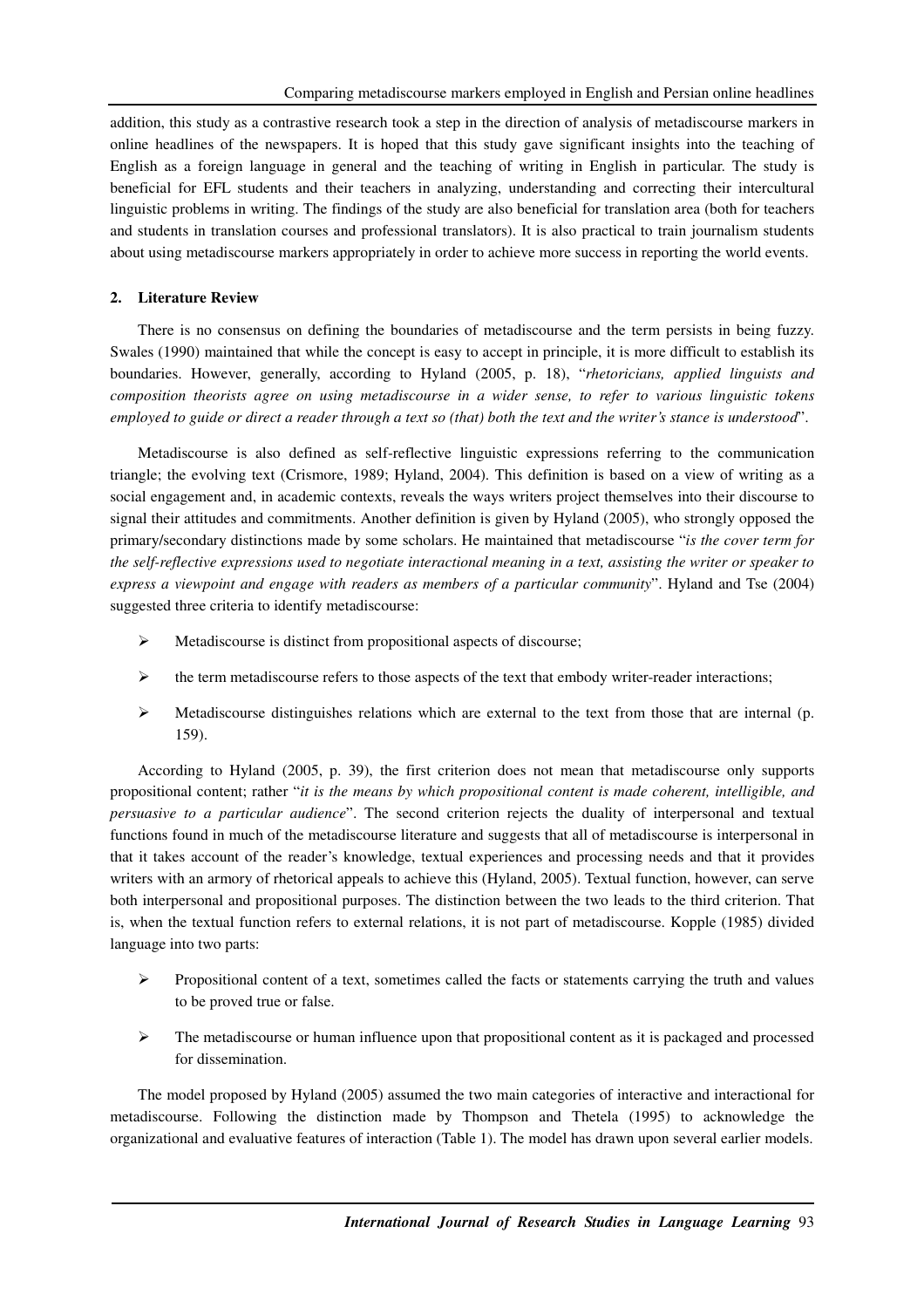#### **Table 1**

| Category           | Function                                                           | Examples                                                                     |
|--------------------|--------------------------------------------------------------------|------------------------------------------------------------------------------|
| Interactive        | Help to guide the reader through<br>the text                       | Resources                                                                    |
| <b>Transitions</b> | Express relation between main<br>clauses                           | In addition; but; thus; and                                                  |
| Frame markers      | Refers to discourse acts,<br>sequences, or stages                  | Finally, to conclude, my purpose is<br>Noted above, see figure, in section 2 |
| Endophoric markers | Refer to information in other<br>parts of the text                 | According to X, Z states                                                     |
| Evidential         | Refer to information from other<br>text                            | Namely, e.g., such as, in other words<br>resources                           |
| Code glosses       | Elaborate propositional meanings<br>Involve the reader in the text | About, in fact, definitely, it is clear that                                 |
| Interactional      | Emphasize certainty or close<br>dialogue                           | Unfortunately, I agree, surprisingly<br>I, me, my, our                       |
| <b>Boosters</b>    | Express writers attitude to<br>proposition                         | Might, perhaps, possible<br>Consider, note, you can see that                 |
| Attitude markers   | Explicit reference to author<br>Withhold commitment and open       |                                                                              |
| Self-mentions      | dialogue                                                           |                                                                              |
| Hedges             | Explicitly build relationship with<br>readers                      |                                                                              |
| Engagement markers |                                                                    |                                                                              |

*Interpersonal Model of Metadiscourse (Hyland, 2005)*

#### **3. Methodology**

The present study is a descriptive research which generally applies quantitative data collection method to conduct an in-depth analysis of the usage of metadiscourse markers between Persian and English online headlines. The corpus of this study was a set of English and Persian data composed of 100 online headlines (50 written in English and 50 in Persian). The selected online English headlines were from VOA and CNN. Online Persian headlines were selected from Bistosi (20:30) and BashgahKhabarnegaran to increase homogeneity of our corpus. As in the case of other comparative and contrastive studies, ensuring the comparability of the two corpora of the study is primary important. Therefore, in order to meet this comparability requirement, online headlines in both groups were selected from a diverse and different topics including social, political, economic, cultural, entertainment, sport, and world news.

A model of Hyland (2005) was employed as an instrument to analyze interactive and interactional metadiscourse markers of 50 English online headlines and 50 Persian online headlines to disclose the differences between these headlines in using interactive and interactional metadiscourse markers. The data collection for our research was consisted of retrieving a large portion of headlines from the electronic version of elite and influential English and Persian headlines in the United States and Iran through the internet. Due to the research aim, it was determined that there had to be several newscasts serving as the database for the study. In more precise terms, the headlines of different newscasts were quite diverse in their styles or textual strategies (Fowler, 1991; Shams, 2005); therefore, in order to reduce stylistic influence of journalists and newscasts in the analysis, an extended scope of data -4 newscasts (2 in English and 2 in Persian) were selected. English newscasts include of VOA and CNN. Persian newscasts are Bistosi (20:30) and Bashgahkhabarnegaran.

In order to ensure that diachronic changes do not affect the selected online headlines, only headlines published in the period between the first two months of the year 2015 (January and February) were included in the sample. In this study, regarding the first question, 100 online headlines, 50 in English and 50 in Persian were culled from the selected online headlines for a close contrastive analysis. After retrieving a large portion of headlines from newscasts (2 in English and 2 in Persian) and selecting the headlines which compose the corpus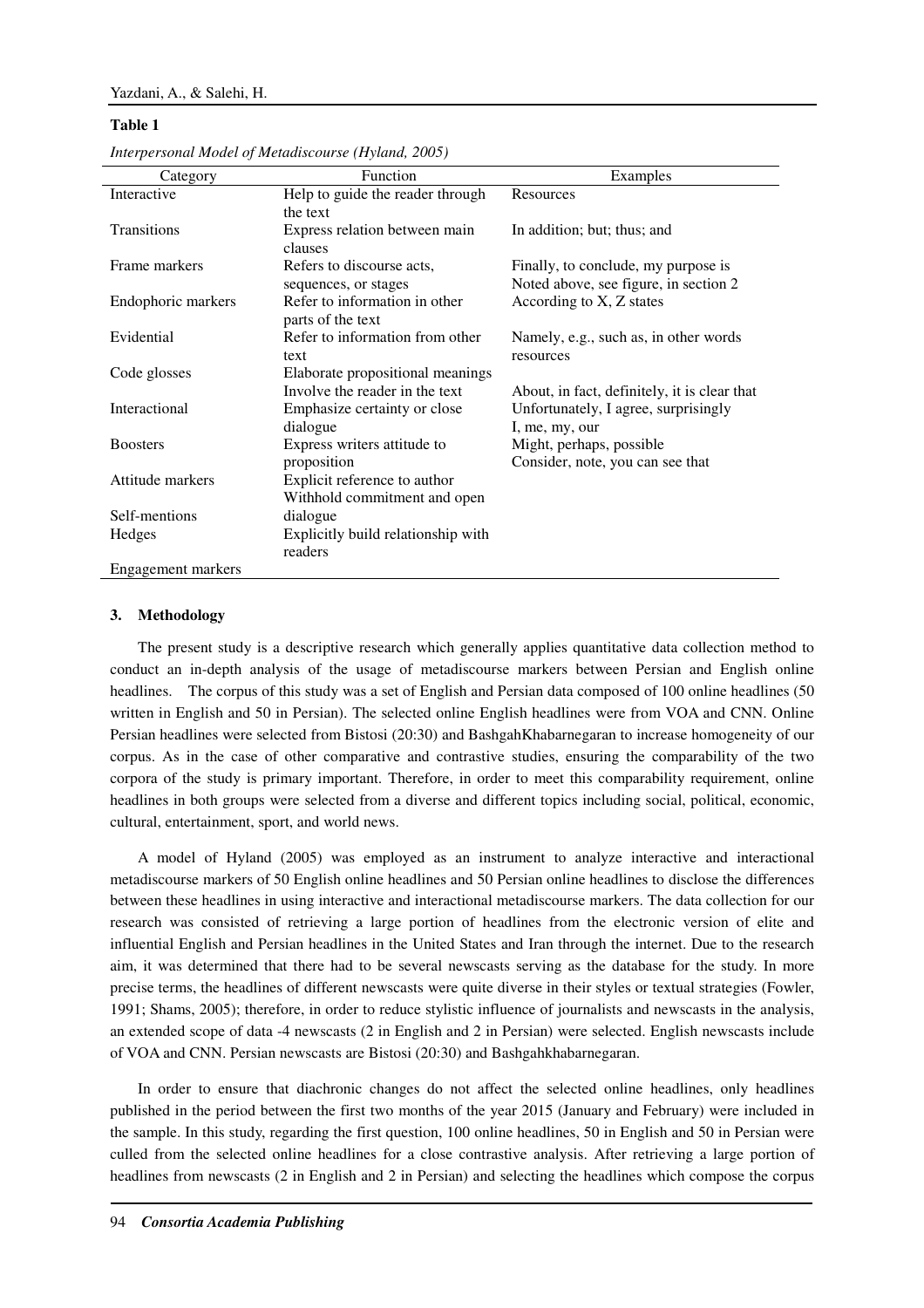of the study. Online headlines were read word by word carefully so as to find out the interactive and interactional metadiscourse markers frequency based on K Hyland's (2005) model. The markers were counted manually. All the data were analyzed twice by the researcher to prevent any fault in counting the frequency of the markers. The data were also evaluated by a master student of English Teaching and a university lecturer who were expert in the field and had similar knowledge regarding interactive and interactional metadiscourse markers based on K Hyland's (2005) model. Frequencies of these metadiscourse markers were compared between English and Persian online headlines.

## **4. Results**

The second research question of the study was "Do online English and Persian headlines make a field-specific use of metadiscourse elements?" To find an answer to this research question, chi-square was also used to compare the frequencies of field-specific metadiscourse elements in online English and Persian headlines. Table2 depicts the frequencies of English and Persian field-specific headlines as well as the number of words and metadiscourse elements therein.

#### **Table 2**

| Field         | Language | No. of headlines | No. of words | No. of meta-discourse elements |
|---------------|----------|------------------|--------------|--------------------------------|
| Politics      | English  | 20               | 150          | 13                             |
|               | Persian  | 11               | 169          | 16                             |
| <b>Sports</b> | English  |                  | 7            |                                |
|               | Persian  |                  | 107          | 14                             |
| Social news   | English  |                  |              |                                |
|               | Persian  | 10               | 144          | 14                             |
| World news    | English  | 16               | 115          | 15                             |
|               | Persian  |                  |              |                                |
| Entertainment | English  | 11               | 90           | 13                             |
|               | Persian  | <sub>(</sub>     | 65           | <sub>6</sub>                   |
| Economy       | English  | 2                | 24           |                                |
|               | Persian  |                  | 60           | h                              |
| Cultural      | English  |                  |              |                                |
|               | Persian  |                  | 60           | 6                              |

*Frequencies of Different Field-Specific Headlines, Words, and Metadiscourse Elements in English and Persian* 

Concerning the descriptive statistic of research question two, in the collected data, some specific fields were not found at all in a language: no world news were among the Persian news headlines and no cultural or social news were found in the English news collected. Table2 could be inferred that the difference between the frequencies of metadiscourse elements in English and Persian field-specific online headlines reached statistical significance. As could be seen in Figure 1, the frequencies of Persian metadiscourse elements were higher than English ones in the case of Politics (16 to 13), Economy (6 to 0), and particularly Sports news (14 to 0). It was only entertainment news in which the frequency of English metadiscourse elements surpassed the Persian ones. Table 3 shows the results of Chi-square analysis performed for comparing the frequencies of metadiscourse elements in English and Persian field-specific news.

## **Table 3**

*Chi-Square differences between English and Persian Metadiscourse elements in Field-Specific Online Headlines* 

|                              | Value | Asymp. Sig. (2-sided) |
|------------------------------|-------|-----------------------|
| Pearson Chi-Square           | 20.24 | .000.                 |
| Likelihood Ratio             | 26.87 | .000                  |
| Linear-by-Linear Association | .034  | .854                  |
| N of Valid Cases             | 68    |                       |

Based on the magnitude of the *p* value in Table 3 (that is, .000), it could be inferred that the difference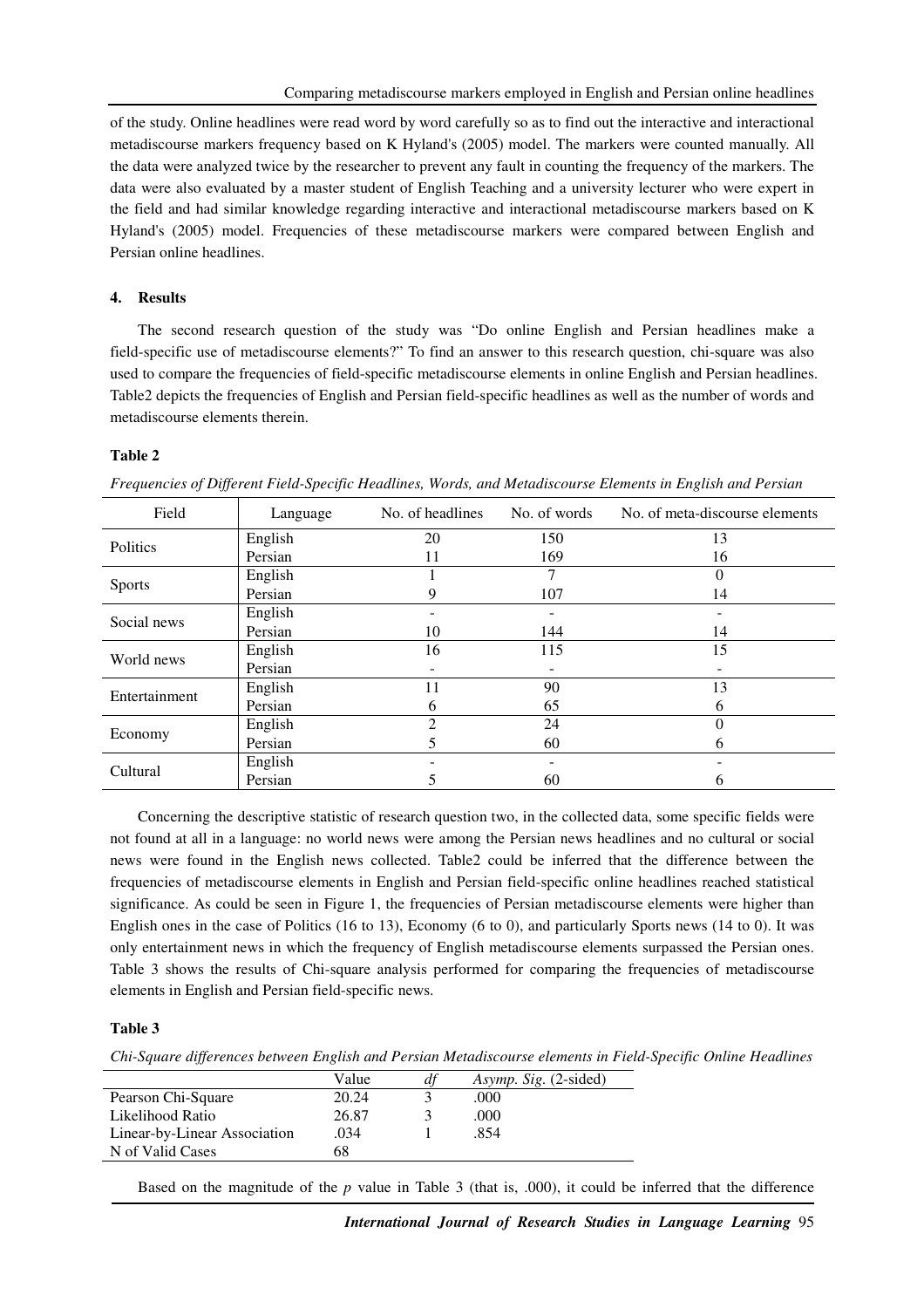between the frequencies of metadiscourse elements in English and Persian field-specific online headlines reached statistical significance. The differences are vividly shown in the bar graph below (Figure 1).



*Figure 1*. Frequencies of Field-Specific Metadiscourse Markers in Persian and English Headlines

As could be seen in Figure 1, the frequencies of Persian metadiscourse elements were higher than English one in the case of Politics (16 to 13), Economy (6 to 0), and particularly Sports news (14 to 0). It was only entertainment news in which the frequency of English metadiscourse elements surpassed the Persian ones.

#### **5. Discussion and Conclusion**

Fuertes-Olivera et al. (2001) examined the use of metadiscourse in slogans and headlines which used typically by copywriters. Their results demonstrated that textual and interpersonal metadiscourse help copywriters to convey a persuasive message through an informative task. "The headlines form the summary of the news story, which strategically servers as the expression of its macrostructure" (van Dijk, 1988). Since readers often read and recall only headlines, they construct not only preferred meaning of the news texts for the readers but also the most prominent ideological view of the text (van Dijk, 1988).

Concerning the descriptive statistic of research question two, in the collected data, some specific fields were not found at all in a language: no world news were among the Persian news headlines and no cultural or social news were found in the English news collected. It could be inferred that the difference between the frequencies of metadiscourse elements in English and Persian field-specific online headlines reached statistical significance. As could be seen in Figure 1, the frequencies of Persian metadiscourse elements were higher than English ones in the case of Politics (16 to 13), Economy (6 to 0), and particularly Sports news (14 to 0). It was only entertainment news in which the frequency of English metadiscourse elements surpassed the Persian ones.

Based on descriptive analysis of field-specific of the study, the difference between the frequencies of metadiscourse elements in English and Persian field-specific online headlines reached statistical significance. The frequencies of Persian metadiscourse elements were higher than English ones in the case of Politics (16 to 13), Economy (6 to 0), and particularly Sports news (14 to 0). It was only entertainment news in which the frequency of English metadiscourse elements surpassed the Persian ones.

It is hoped that the result of this study gave significant insights into the teaching of English as a foreign language in general and the teaching of writing in English in particular. It is necessary to make learners aware of these markers and their functions in the text, for example, language texts from prominent websites can be applied to emphasize their appropriate use. Students should pay attention to the appropriate use of interactive and interactional metadiscourse markers in online headlines. The result of the study is beneficial for EFL students and their teachers in analyzing, understanding, and correcting their intercultural linguistic problems in writing. Teachers can encourage students to apply these metadiscourse markers appropriately. The findings of the study